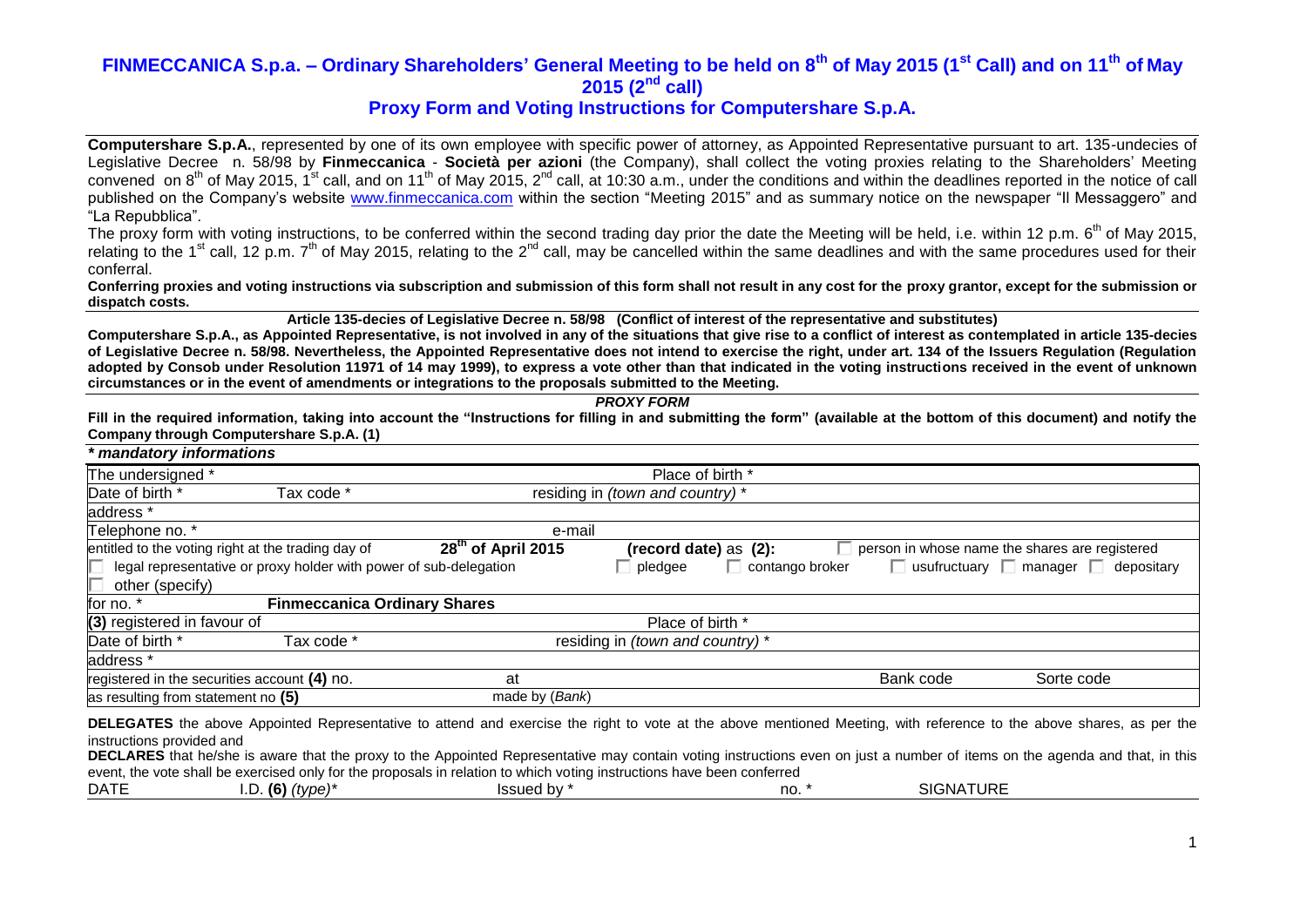## **VOTING INSTRUCTONS**

**(Form to be known by the Appointed Representative only - Tick the relevant boxes and send to Computershare S.p.A. according to the "Instructions for filling and submitting the form" available at the bottom of this document)**

The undersigned **(7)**

**DELEGATES** the Appointed Representative to vote at the above mentioned Meeting, according to the following instructions **(8)**:

**Be aware that this proxy form is subject to any modification in order to consider the integration of the agenda of the Shareholders' Meeting and the presentation of new proposed resolutions, pursuant the art. 126bis Legislative Decree no. 58/98, within ten days of the publication of the notice of the call, i.e. within 7 April 2015. In this case, this proxy form shall promptly replace on the Company's website** [www.finmeccanica.com](http://www.finmeccanica.com/) **within the section "Meeting 2015".**

|                                | Voting Instructions:                                                   |
|--------------------------------|------------------------------------------------------------------------|
|                                | <b>Section A: F</b> = For, $C =$ Against, $A =$ Abstention             |
| <b>RESOLUTIONS TO BE VOTED</b> | <b>Section B/C: Conf = confirm the previous instructions.</b>          |
|                                | <b>Rev</b> = cancel the previous instructions, <b>Mod</b> = modify the |
|                                | previous instructions                                                  |

| 1 – Financial Statements at 31 December 2014; report of the Board of Directors, report of the Board of Statutory Auditors and Independent Auditors' report. Resolutions related<br>thereto. Presentation of the Consolidated Financial Statements at 31 December 2014 (9) |      |            |  |                               |  |  |  |
|---------------------------------------------------------------------------------------------------------------------------------------------------------------------------------------------------------------------------------------------------------------------------|------|------------|--|-------------------------------|--|--|--|
| <b>Section A</b>                                                                                                                                                                                                                                                          |      |            |  | Istruzioni di voto            |  |  |  |
| A1 – vote on proposal of the Board of Directors                                                                                                                                                                                                                           |      |            |  |                               |  |  |  |
| <b>Section B and C</b>                                                                                                                                                                                                                                                    | Conf | Rev        |  | <b>Mod</b> istruzioni di voto |  |  |  |
| $B$ – vote in the event of unknown circumstances (10)                                                                                                                                                                                                                     | Conf | <b>Rev</b> |  | u                             |  |  |  |
| C1 – vote in the event of amendment/integration submitted to the Meeting by the chairman (11)                                                                                                                                                                             | Conf | <b>Rev</b> |  | u                             |  |  |  |
| C2 – vote in the event of amendment/integration submitted to the Meeting by the holder of majority equity interest (12)                                                                                                                                                   | Conf | Rev        |  | $\sim$                        |  |  |  |
| C3 – vote in the event of amendment/integration submitted to the Meeting by the holder of minority equity interest (12)                                                                                                                                                   | Conf | <b>Rev</b> |  | . .                           |  |  |  |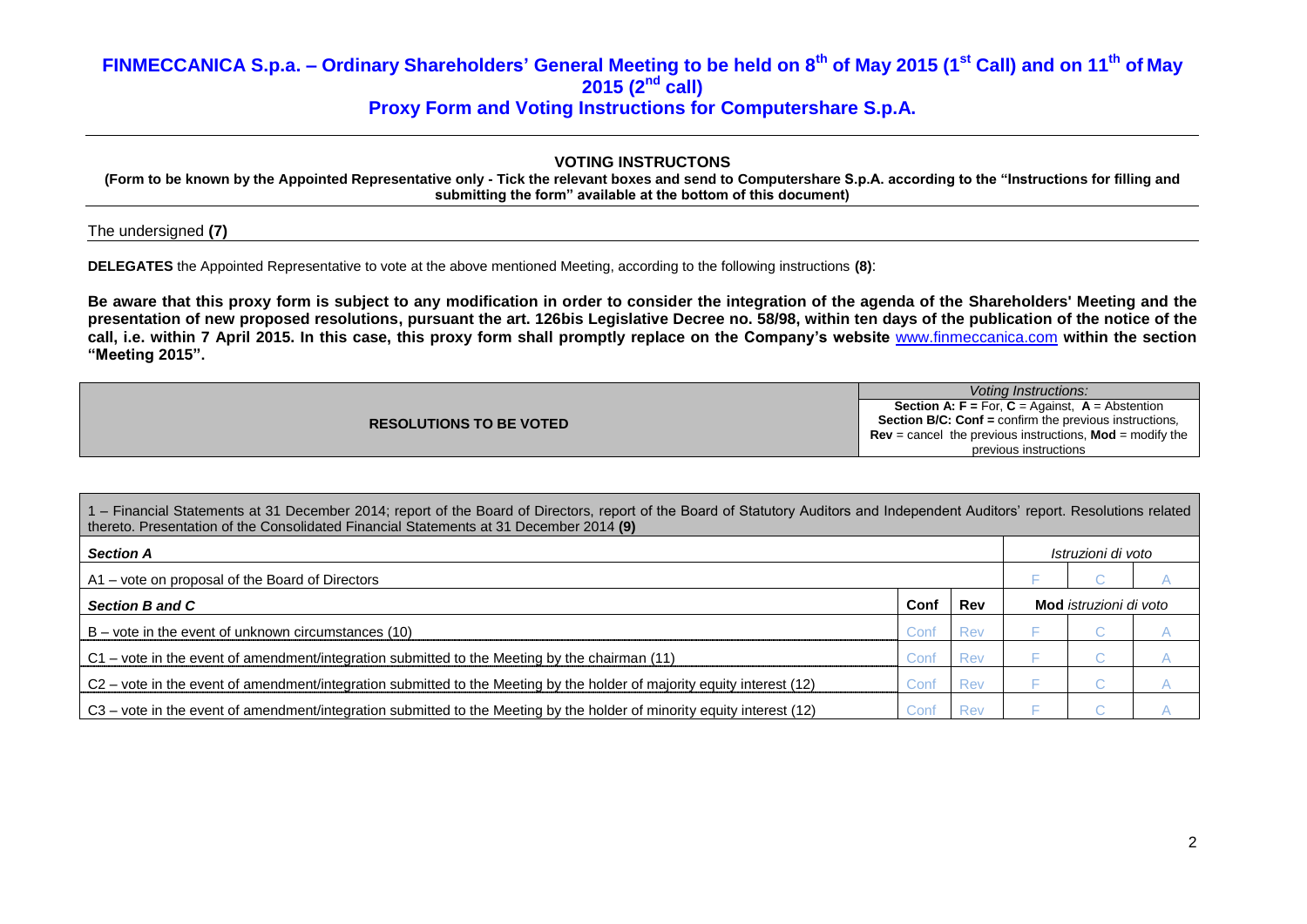| 2 - Appointment of the Board of Statutory Auditors for the three-year period 2015-2017                                                           |        |            |            |                               |  |
|--------------------------------------------------------------------------------------------------------------------------------------------------|--------|------------|------------|-------------------------------|--|
| <b>Section A</b> – vote For the list (motion) with the number to be fill in the side box or vote Contrary/Abstention to all lists (motions) (13) |        |            |            |                               |  |
| Sezioni B e C                                                                                                                                    | Conf   | Rev        |            | Mod <i>istruzioni di voto</i> |  |
| $B$ – vote in the event of unknown circumstances (10)                                                                                            | Cont   | Rev        | $N \ldots$ | U                             |  |
| C1 - vote in the event of amendment/integration submitted to the Meeting by the chairman (11)                                                    | Cont   | Rev        | $N \ldots$ | u                             |  |
| C2 – vote in the event of amendment/integration submitted to the Meeting by the holder of majority equity interest (12)                          | Conf   | <b>Rev</b> | $N \ldots$ |                               |  |
| C3 – vote in the event of amendment/integration submitted to the Meeting by the holder of minority equity interest (12)                          | Cont ∪ | Rev        |            |                               |  |

| 3 - Appointment of the Chairman of the Board of Statutory Auditors (14)                                                 |      |            |                        |  |
|-------------------------------------------------------------------------------------------------------------------------|------|------------|------------------------|--|
| Section B and C                                                                                                         | Conf | <b>Rev</b> | Mod istruzioni di voto |  |
| $ B - v$ ote in the event of unknown circumstances (10)                                                                 | Con′ | Rev        |                        |  |
| $C_1$ – vote in the event of amendment/integration submitted to the Meeting by the chairman (11)                        | Con' | Rev        |                        |  |
| C2 – vote in the event of amendment/integration submitted to the Meeting by the holder of majority equity interest (12) | Con' | Rev        |                        |  |
| C3 – vote in the event of amendment/integration submitted to the Meeting by the holder of minority equity interest (12) | Con1 |            |                        |  |

| 4 – Determination of the remuneration of the Board of Statutory Auditors (14)                                           |      |     |                               |  |
|-------------------------------------------------------------------------------------------------------------------------|------|-----|-------------------------------|--|
| <b>Section B and C</b>                                                                                                  | Conf | Rev | <b>Mod</b> istruzioni di voto |  |
| $B -$ vote in the event of unknown circumstances (10)                                                                   | Jon' | Rev |                               |  |
| C1 – vote in the event of amendment/integration submitted to the Meeting by the chairman (11)                           | on   | Rev |                               |  |
| C2 – vote in the event of amendment/integration submitted to the Meeting by the holder of majority equity interest (12) | ;on  | Rev |                               |  |
| C3 - vote in the event of amendment/integration submitted to the Meeting by the holder of minority equity interest (12) |      | Rev |                               |  |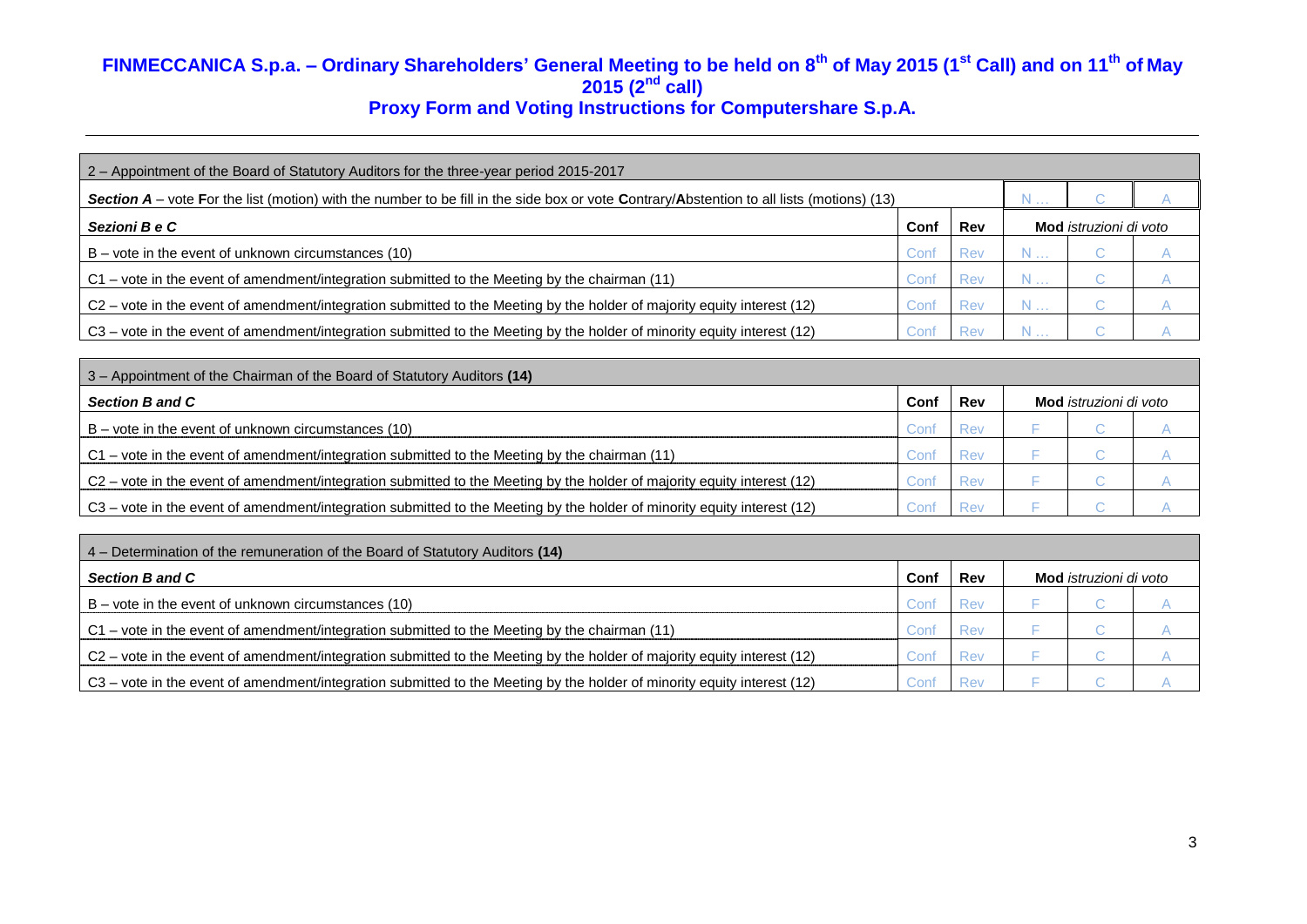5 – Long-Term Incentive Plan and Coinvestment Plan for the management of Finmeccanica Group; authorisation to purchase and dispose of own shares to be put at the service of the Plans. Resolutions related thereto **(9)**

| <b>Section A</b>                                                                                                        |        |            |  |                               | Istruzioni di voto |  |  |  |
|-------------------------------------------------------------------------------------------------------------------------|--------|------------|--|-------------------------------|--------------------|--|--|--|
| A1 – vote on proposal of the Board of Directors                                                                         |        |            |  |                               |                    |  |  |  |
| Section B and C                                                                                                         | Conf   | Rev        |  | Mod <i>istruzioni di voto</i> |                    |  |  |  |
| $B -$ vote in the event of unknown circumstances (10)                                                                   | Coni   | Rev        |  |                               |                    |  |  |  |
| C1 – vote in the event of amendment/integration submitted to the Meeting by the chairman (11)                           | ش (Con | Rev        |  |                               |                    |  |  |  |
| C2 - vote in the event of amendment/integration submitted to the Meeting by the holder of majority equity interest (12) | Con    | <b>Rev</b> |  |                               |                    |  |  |  |
| C3 – vote in the event of amendment/integration submitted to the Meeting by the holder of minority equity interest (12) | Coni   | Rev        |  |                               |                    |  |  |  |

| 6 – Report on Remuneration: resolution pursuant to Section 123-ter, paragraph 6, of Legislative Decree no. 58/98        |                    |            |                               |  |
|-------------------------------------------------------------------------------------------------------------------------|--------------------|------------|-------------------------------|--|
| <b>Section A</b>                                                                                                        | Istruzioni di voto |            |                               |  |
| A1 – vote on proposal of the Board of Directors                                                                         |                    |            |                               |  |
| <b>Section B and C</b>                                                                                                  | Conf               | <b>Rev</b> | Mod <i>istruzioni di voto</i> |  |
| $B -$ vote in the event of unknown circumstances (10)                                                                   | Conf               | <b>Rev</b> | u.                            |  |
| C1 – vote in the event of amendment/integration submitted to the Meeting by the chairman (11)                           | Conf               | Rev        |                               |  |
| C2 – vote in the event of amendment/integration submitted to the Meeting by the holder of majority equity interest (12) | Conf               | Rev        | u.                            |  |
| C3 – vote in the event of amendment/integration submitted to the Meeting by the holder of minority equity interest (12) | Conf               | Rev        | . .                           |  |

| I |  |
|---|--|
|---|--|

**SIGNATURE** 

<sup>&</sup>lt;u>nece the morn of the morn of the set of the Article 123-ter, paragraph 6, of Legislative Decree no. 58/98, that the resolution on item 6 is not binding.<br><sup>1</sup> It should be noted here, according to the Article 123-ter, parag</u>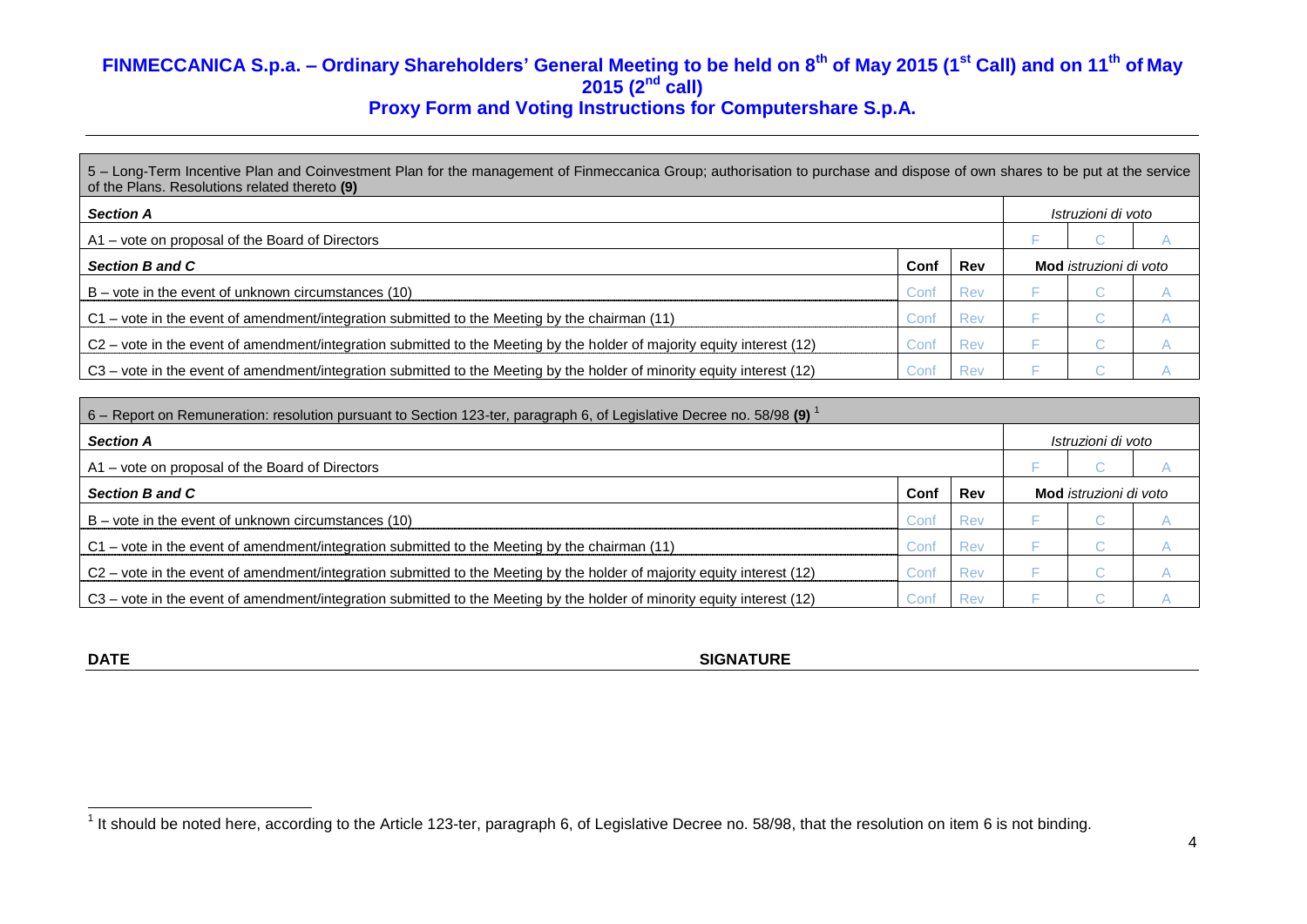## **Proxy Form and Voting Instructions for Computershare S.p.A.**

#### *Instructions for filling in and transmission*

- *The Proxy form (together with the documentation providing proof of the signatory powers as per point 2 below and with Voting Instructions*) shall be sent to Computershare S.p.A. within 12 p.m. 6<sup>th</sup> of May 2015, relating to the 1<sup>st</sup> call, 12 p.m. 7<sup>th</sup> of May 2015, relating to the 2<sup>nd</sup> call, using one of the following alternative methods:
	- *an electronic copy (PDF) sent to [ufficioroma@pecserviziotitoli.it,](mailto:ufficioroma@pecserviziotitoli.it) via "Posta Elettronica Certificata" (registered mail) with electronic signature, or*
	- *via fax no. +39 0645417450, or*
	- *an original proxy to Computershare, Via Monte Giberto, 33, 00138, Rome - Italy.*
- *2. Specify the capacity of the proxy signatory and attach, if necessary, documentation proving signatory powers.*
- 3. *To be completed only if the owner of the shares is different from the proxy signatory; mandatory indications on relevant personal details must be included.*
- *4. Provide details on the securities account numbers, Bank Codes and Sort Codes of the Depository Intermediary, or in any case his or her name, available in the securities account statement.*
- *5. Reference to the statement made by the intermediary and his/her name, if differing from the depository of the securities account as per point 4 above*
- *6. Provide details on a valid form of identification of the proxy signatory.*
- *7. Provide the name and surname of the signatory of the Proxy form and Voting instructions.*
- *8. Pursuant to article 135-undecies, subsection 3, of Italian Legislative Decree no. 58/1998, "Shares for which full or partial proxy is conferred are calculated for the purpose of determining due constitution of the Shareholders' Meeting. With regard to proposals for which no voting instructions are given, the shares of the shareholder concerned are not considered in calculating the majority and the percentage of capital required for the approval of resolutions".*
- *9. The resolutions proposed to the Shareholders' Meeting, which are briefly referred to herein, are reported in the illustrative reports published on the company website [www.finmeccanica.com](http://www.finmeccanica.com/) within the section "Meeting 2015" within the terms established by current regulations. Computershare S.p.A., as Appointed Representative, has not personal interest in the mentioned proposals.*
- *10. In the event of a new proposal not published within the terms established by current regulations the Appointed Representative shall not express any vote without instructions. Nevertheless, should relevant circumstances occur, which are unknown at the time of issue of the proxy and which cannot be notified to the proxy grantor, one of the following options may be chosen: a) confirm the voting instruction already expressed; b) cancel the voting instruction already expressed; c) amend the voting instruction already expressed. If no choice is made, the voting instructions expressed in sub a) are confirmed.*
- *11. Should a resolution replacing the initial resolution, submitted by the Board of Director or endorsed by the chairman, regardless of the proponent, the voting instructions provided in the Section C shall replace the previous ones in the Section A. In the absence of a proposal by the Board of Directors, the Shareholders' Meeting will be called to approve the proposals*  presented at the meeting. Therefore, the voting instructions are collected by the Appointed Representative in Section C as the only expression to vote on the proposals submitted by the *persons mentioned in this paragraph.*
- 12. In the event of an alternative proposal of a shareholder is submitted to the Meeting and the previous proposal is not approved, the voting instructions provided shall replace the previous. The proxy giver may fill in the voting instructions on the alternative proposals in the section C: these mentioned voting instructions are mandatory for the Appointed *Representative, but just in case the proponent has the same feature as indicated in the section C).*
- 13. Indicate the number of the list that you want to vote "for" or indicate your preference to vote against (C) or to abstain (A) which will apply to all lists. If only one list is presented, the voting *instructions will relate to that one.The lists submitted by shareholders by 13th of April, 2015 will be published by 17 th of April, 2015 on the Company's website [www.finmeccanica.com](http://www.finmeccanica.com/) within the section "Meeting 2015".*
- *14. Regarding the points n. 3 and 4, as the Board of Directors has refrained from making proposals to the Shareholders' Meeting, it is required to complete section C).*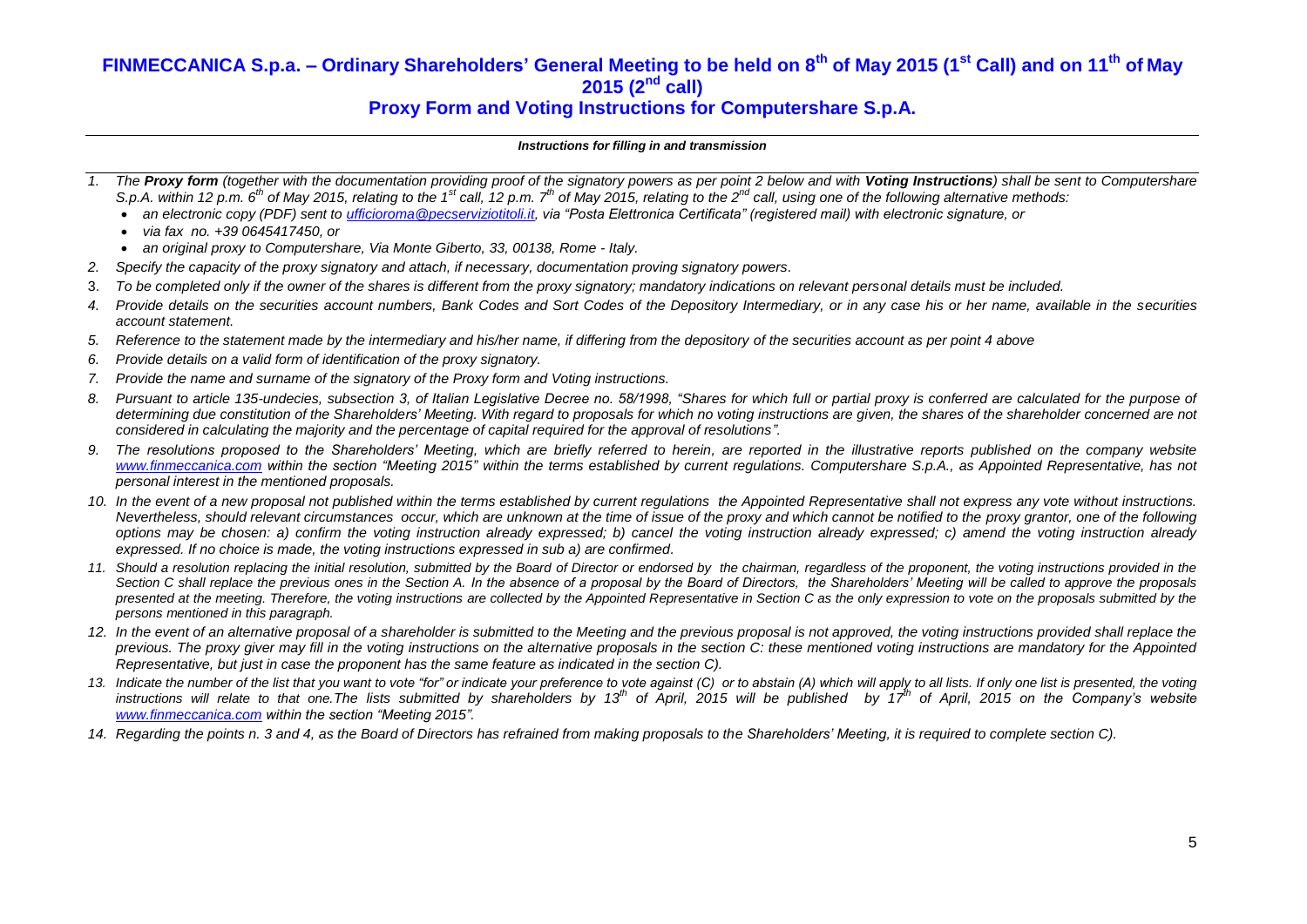## *Legislative Decree 24/02/1998 n. 58*

## *Article 126-bis*

Integration of the agenda of the shareholders' meeting and presentation of new proposed resolutions

1. Shareholders, who individually or jointly account for one fortieth of the share capital may ask, within ten days of publication of the notice calling the shareholders' meeting, or within five days in the event of calling the meeting in accordance with article 125-bis, subsection 3 or article 104, subsection 2, for the integration of the list of items on the agenda, specifying in the request, the additional items they propose or presenting proposed resolution on items already on the agenda. The requests, together with the certificate attesting ownership of the share, are presented in writing, by correspondence or electronically, in compliance with any requirements strictly necessary for the identification of the applicants indicated by the company. Those with voting rights may individually present proposed resolutions in the shareholders' meeting. For cooperative companies the amount of the capital is determined by the statutes also in derogation of article 135.

2. Integrations to the agenda or the presentation of further proposed resolutions on items already on the agenda, in accordance with subsection 1, are disclosed in the same ways as prescribed for the publication of the notice calling the meeting, at least fifteen days prior to the date scheduled for the shareholders' meeting. Additional proposed resolutions on items already on the agenda are made available to the public in the ways pursuant to article 125-ter, subsection 1, at the same time as publishing news of the presentation. Terms are reduced to seven days in the case of shareholders' meetings called in accordance with article 104, subsection 2 or in the case of a shareholders' meeting convened in accordance with article 125-bis, subsection 3.

3. The agenda cannot be supplemented with items on which, in accordance with the law, the shareholders ' meeting resolved on proposal of the administrative body or on the basis of a project or report prepared by it, other than those specified under article 125-ter, subsection 1.

4. Shareholders requesting integration in accordance with subsection 1 shall prepare a report giving the reason for the proposed resolutions on the new items for which it proposes discussion or the reason relating to additional proposed resolutions presented on items already on the agenda. The report is sent to the administrative body within the final terms for presentation of the request for integration. The administrative body makes the report available to the public, accompanied by any assessments, at the same time as publishing news of the integration or presentation, in the ways pursuant to article 125-ter, subsection 1.

5. If the administrative body, or should it fail to take action, the board of auditors or supervisory board or management control committee fail to supplement the agenda with the new items or proposals presented in accordance with subsection 1, the court, having heard the members of the board of directors and internal control bodies, where their refusal to do so should prove to be unjustified, orders the integration by decree. The decree is published in the ways set out by article 125-ter, subsection 1.

#### *Article 135-decies*

#### Conflict of interest of the representative and substitutes

1. Conferring proxy upon a representative in conflict of interest is permitted provided that the representative informs the shareholder in writing of the circumstances giving rise to such conflict of interest and provided specific voting instructions are provided for each resolution in which the representative is expected to vote on behalf of the shareholder. The representative shall have the onus of proof regarding disclosure to the shareholder of the circumstances giving rise to the conflict of interest.

- 2. In any event, for the purposes of this article, conflict of interest exists where the representative or substitute:
- a) has sole or joint control of the company, or is controlled or is subject to joint control by that company;
- b) is associated with the company or exercises significant influence over that company;
- c) is a member of the board of directors or control body of the company or of the persons indicated in paragraphs a) and b);
- d) is an employee or auditor of the company or of the persons indicated in paragraph a);
- e) is the spouse, close relative or is related by up to four times removed of the persons indicated in paragraphs a) to c);
- f) is bound to the company or to persons indicated in paragraphs a), b), c) and e) by independent or employee relations or other relations of a financial nature that compromise independence.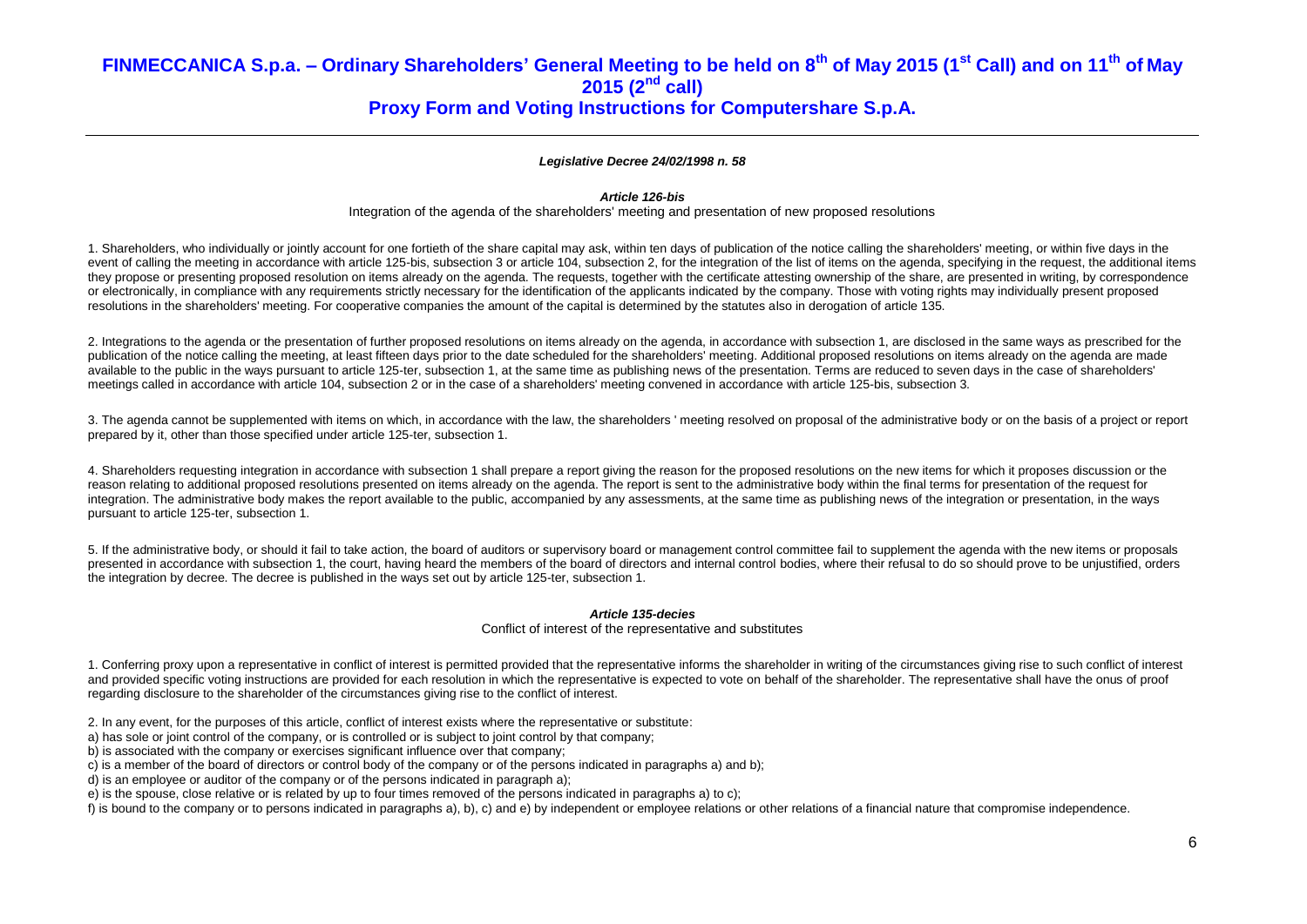# **Proxy Form and Voting Instructions for Computershare S.p.A.**

3. Replacement of the representative by a substitute in conflict of interest is permitted only if the substitute is indicated by the shareholder. In such cases, subsection 1 shall apply. Disclosure obligations and related onus of proof in any event remain with the representative.

4. This article shall also apply in cases of share transfer by proxy.

#### *Article 135-undecies*

Appointed representative of a listed company

1. Unless otherwise stated in the Articles of Association, for each shareholders' meeting listed companies shall appoint a person upon whom shareholders may confer proxy, with voting instructions on all or a number of items on the agenda, by the second trading day prior to the date established on first or single call of the shareholders' meeting. The proxy shall be valid only for proposals on which voting instructions are conferred.

2. Proxy is conferred by signing a proxy form, the content of which is governed by a Consob regulation. Conferring proxy shall be free of charge to the shareholder. The proxy and voting instructions may be cancelled within the time limit indicated in subsection 1.

3. Shares for which full or partial proxy is conferred are calculated for the purpose of determining due constitution of the shareholders' meeting. With regard to proposals for which no voting instructions are given, the shares of the shareholder concerned are not considered in calculating the majority and the percentage of capital required for the resolutions to be carried.

4. The person appointed as representative shall any interest, personal or on behalf of third parties, that he or she may have with respect to the resolution proposals on the agenda. The representative must also maintain confidentiality of the content of voting instructions received until scrutiny commences, without prejudice to the option of disclosing such information to his or her employees or collaborators, who shall also be subject to confidentiality obligations.

5. By regulation pursuant to subsection 2, Consob may establish cases in which a representative failing to meet the terms of Article 135-decies may express a vote other than that indicated in the voting instructions.

#### *Article 134 of the Issuers Regulation (Regulation adopted by Consob under Resolution 11971 of 14 may 1999)* Representative appointed by the company with listed shares

1. The proxy form provided under Article 135-undecies of the Consolidated Law shall contain at least the information provided by the schedule set out in Annex 5A.

2. The representative that does not have any conflicts of interest as set out under Article 135-decies of the Consolidated Act, where expressly authorised by the delegating party, may express a vote not aligned to the instructions in case significant events occur that were not known at the time the proxy was issued, and that cannot be communicated to the delegating party, provided that it could be reasonably inferred that, had the delegating party known of these significant events, it would have given its approval, or in the event of changes or additions to the proposals submitted to the shareholders' meeting.

3. When sub-paragraph 2 applies, the representative will state at the meeting:

a) the number of votes not expressed in accordance with the instructions received, or, in the event of a new proposal, expressed without instructions, with respect to the total number of votes exercised. distinguishing between abstentions, votes against and votes in favour;

b) the reasons behind the vote not expressed in accordance with the instructions received or in the absence of instructions.